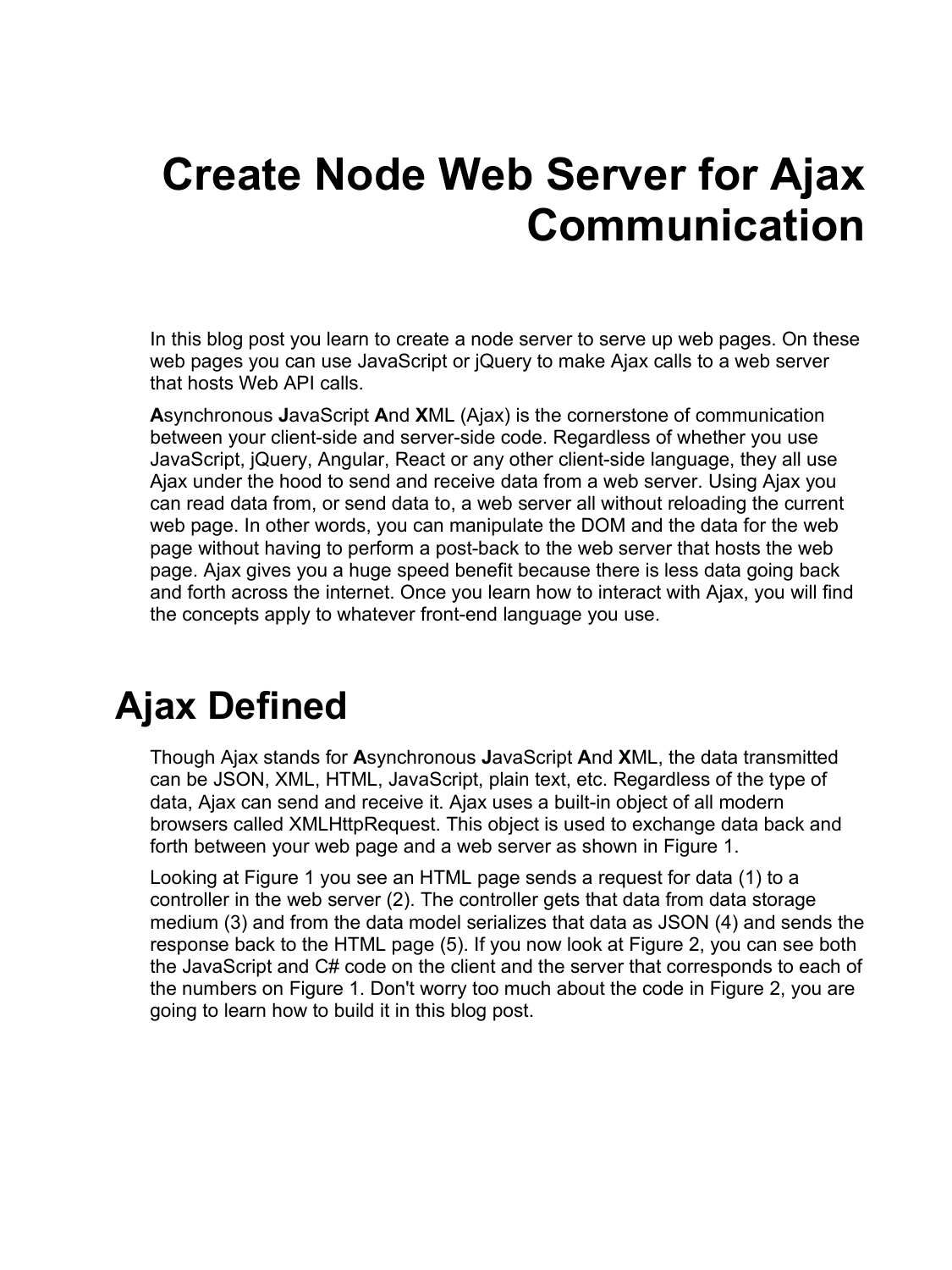

<span id="page-1-0"></span>Figure 1: Ajax sends a request for data to a web server and receives data back, all without having to post the entire web page back and forth.



<span id="page-1-1"></span>Figure 2: The code on the left shows the JavaScript on the web page and the code on the bottom right show the C# code on the Web API server.

#### **Methods of Communication**

While the XMLHttpRequest object is the basis for all Ajax calls, there are actually a few different ways you can utilize this object. [Table 1](#page-2-0) provides a list of the most common methods in use today.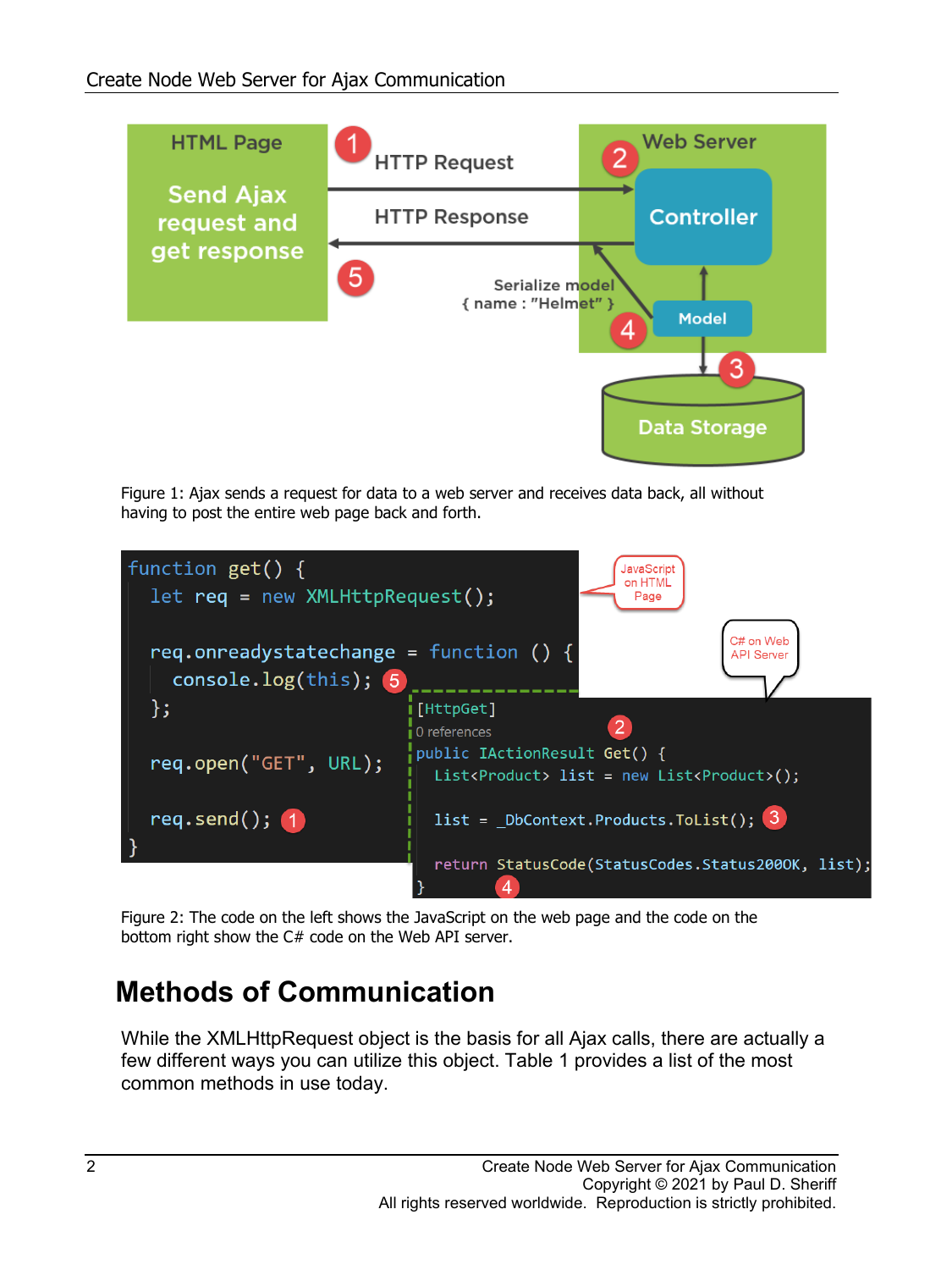| <b>Technology</b>                                             | <b>Description</b>                                                                                                                                                     |
|---------------------------------------------------------------|------------------------------------------------------------------------------------------------------------------------------------------------------------------------|
| <b>JavaScript</b><br><b>XMLHttpRequest</b><br>using Callbacks | This is the most primitive method of Ajax communication.                                                                                                               |
| <b>JavaScript</b><br><b>XMLHttpRequest</b><br>with Promises   | You can build your own wrapper around the callbacks and return a Promise.                                                                                              |
| Fetch API                                                     | Most modern browsers support this Promise-based API for Ajax<br>communication.                                                                                         |
| jQuery using<br><b>Callbacks</b>                              | Prior to jQuery 1.5, you used callbacks to respond to Ajax events returned<br>by the underlying XMLHttpRequest object.                                                 |
| jQuery using<br>Promises                                      | From jQuery 1.5 onwards the jQuery team put a Promise-based wrapper<br>around the XMLHttpRequest object so you can use a more streamlined<br>approach to Ajax queries. |
| jQuery Ajax<br>Shorthand<br><b>Functions</b>                  | There are several shorthand functions such as \$.get(), \$.post() that allow<br>you to shorten the syntax for making GET and POST requests of the Web<br>API server.   |

<span id="page-2-0"></span>Table 1: There are several methods you may use to communicate from a web page to a Web API server.

If you are unfamiliar with the terms callbacks and promises, the two sections that follow provide you with a definition and some links on the web to learn more about each.

## **Callbacks**

A **callback** is the object reference (the name) of a function that is passed to another function. That function can then determine if, and when, to invoke (callback) that function. It may call that function after some variable changes state, or maybe after some task is perform. For a nice definition and an example of a callback, check out this blog post: [https://www.freecodecamp.org/news/javascript-callback-functions](https://www.freecodecamp.org/news/javascript-callback-functions-what-are-callbacks-in-js-and-how-to-use-them/)[what-are-callbacks-in-js-and-how-to-use-them.](https://www.freecodecamp.org/news/javascript-callback-functions-what-are-callbacks-in-js-and-how-to-use-them/)

### **Promises**

A **promise** is the result of the completion of an asynchronous operation. The operation may succeed, fail, or be cancelled. Whatever the result, the promise allows us access to the result and any data returned by the operation. For more information see this post: [https://developer.mozilla.org/en-](https://developer.mozilla.org/en-US/docs/Web/JavaScript/Reference/Global_Objects/Promise)[US/docs/Web/JavaScript/Reference/Global\\_Objects/Promise.](https://developer.mozilla.org/en-US/docs/Web/JavaScript/Reference/Global_Objects/Promise) Another great blog post compares callbacks and promises: [https://itnext.io/javascript-promises-vs-rxjs](https://itnext.io/javascript-promises-vs-rxjs-observables-de5309583ca2)[observables-de5309583ca2.](https://itnext.io/javascript-promises-vs-rxjs-observables-de5309583ca2)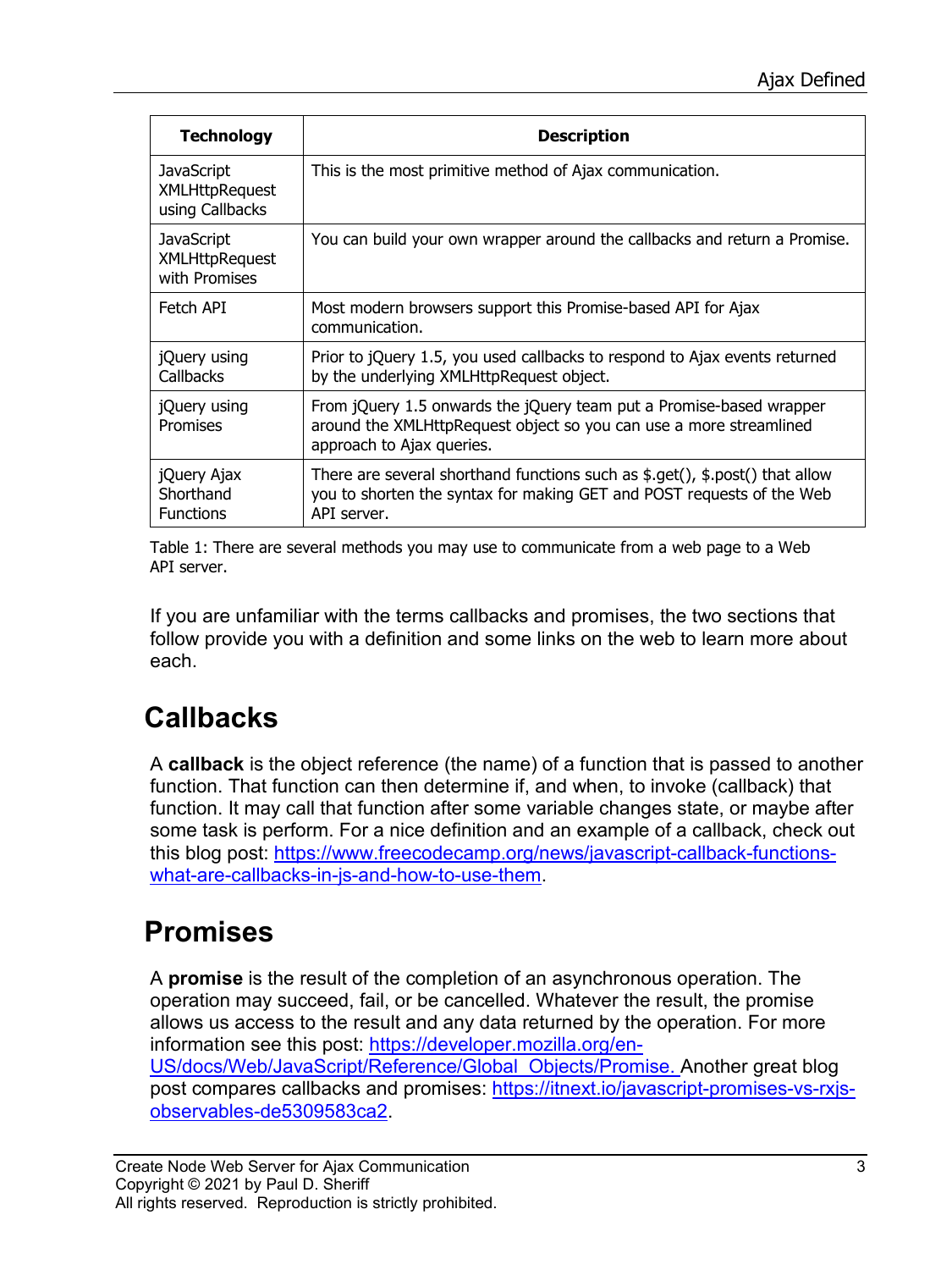## **Tools You Need**

It is recommended you follow along step-by-step with this blog post to build a node web server using **lite-server** to serve up HTML and run your JavaScript and jQuery. For this blog post I am going to use the following technologies.

- Visual Studio Code v1.52.1 or higher
- JavaScript ECMAScript 2015 or higher
- NodeJS v14.15.3 or higher
- NodeJS Package Manager (npm) v6.14.9 or higher
- lite-server v2.61 or higher

If you wish to follow along, download these tools, and install on your computer. At the time of the writing of this blog post, these tools can be retrieved from the following locations.

- VS Code code.visualstudio.com
- Node and npm nodejs.org

#### **The Web API Application**

To communicate with a Web API server, you need to get the sample code from my previous blog post entitled "Create CRUD Web API in .NET 5" which you can find at [https://www.pdsa.com/blog.](https://www.pdsa.com/blog)

## **Create a Node Web Server Project**

To run the Ajax samples, you need to run the HTML pages from a web server. There are several simple node web servers you can install from npm; I am going to use one called **lite-server**. Create this project by opening VS Code and selecting **Terminal | New Terminal…** from the menu. Click into the terminal window and navigate to a folder where you normally create your development projects. On my machine I am going to use the \Samples folder on my D drive. Run the following commands one at a time in the terminal (substituting your project folder for the first command).

```
CD D:\Samples
MkDir AjaxSample
CD AjaxSample
npm init -y
npm install lite-server
```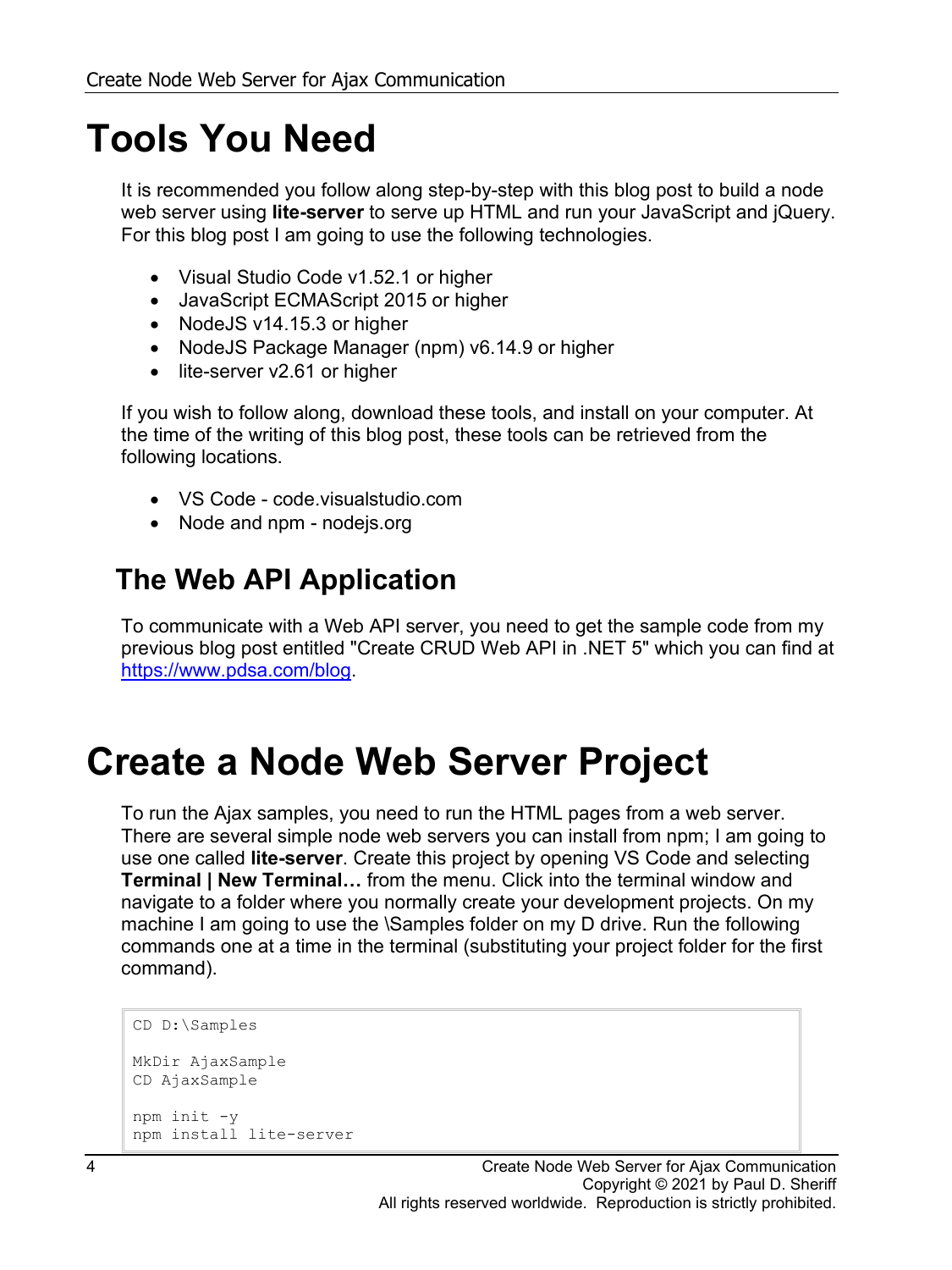Once the last command finishes, select **File | Open Folder…** from the menu and select the AjaxSample folder you created. You should now see a \node modules folder and two .json files; package-lock and package. Open the **package.json** file and add new property to "scripts" property.

```
"scripts": {
  "dev": "lite-server",
   "test": "echo \"Error: no test specified\" && exit 1"
},
```
#### **Create a Home Page**

Like any website you should have a home page that starts the web application. Add a new file under the \AjaxSample folder named **index.html**. Add the HTML shown in [Listing 2](#page-4-0) into this new file. You are going to add more HTML to this file later, but this small set of HTML provides us with a good starting point.

```
<!DOCTYPE html>
<h+ml><head>
   <title>Ajax Samples</title>
</head>
<body>
   <h1>Ajax Samples</h1>
   <p>Bring up console window</p>
   <button type="button" onclick="get();">Get Products</button>
   <script>
    'use strict';
     const URL = "/resources/products.json";
     //const URL = "http://localhost:5000/api/product";
     function get() { 
     }
   </script>
</body>
</html>
```
<span id="page-4-0"></span>Listing 1: Add a home page for your application

#### **Try it Out**

To make sure your server is running correctly, save all your changes in all files, execute the following command in VS Code's terminal window.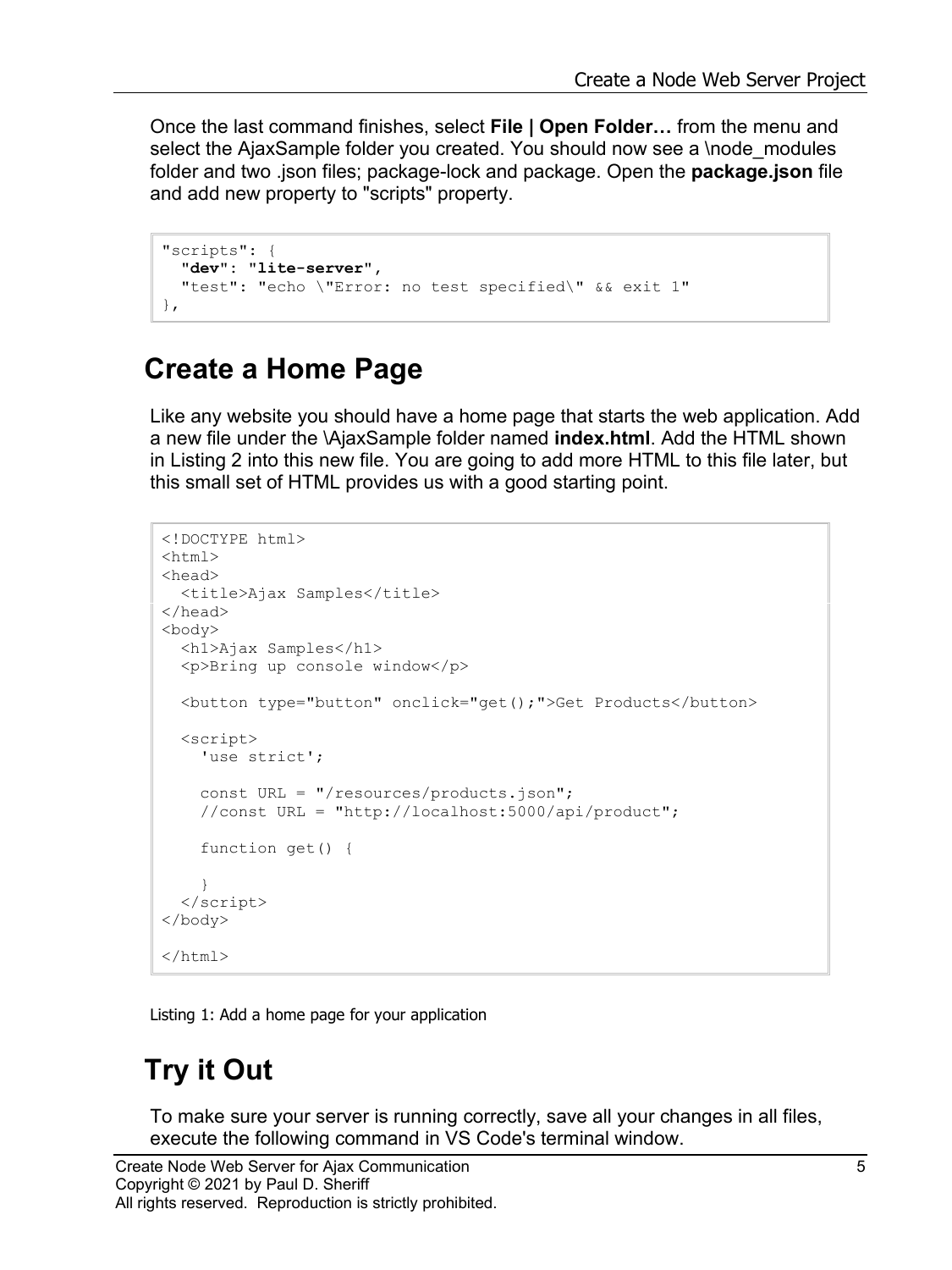```
npm run dev
```
If everything runs correctly, you should see a screen that looks like [Figure 3.](#page-5-0)



Figure 3: You home page should display when you run the lite-server.

<span id="page-5-0"></span>You do not need to close the browser, just keep it open and switch back to VS Code. Every time you save your changes in VS Code the lite-server picks up the changes and refreshes the HTML in your browser. If you do accidently close your browser, just reopen it and type in [http://localhost:3000](http://localhost:3000/) and you will be taken back to the index.html page.

## **Add a Resources Folder**

To start illustrating how to use Ajax, you are going to read data from a .json file stored in the web server. Create a folder under the AjaxSample folder named **\resources**. Add a new file named **products.json**. Add the data shown in [Listing 1](#page-6-0) into this new file.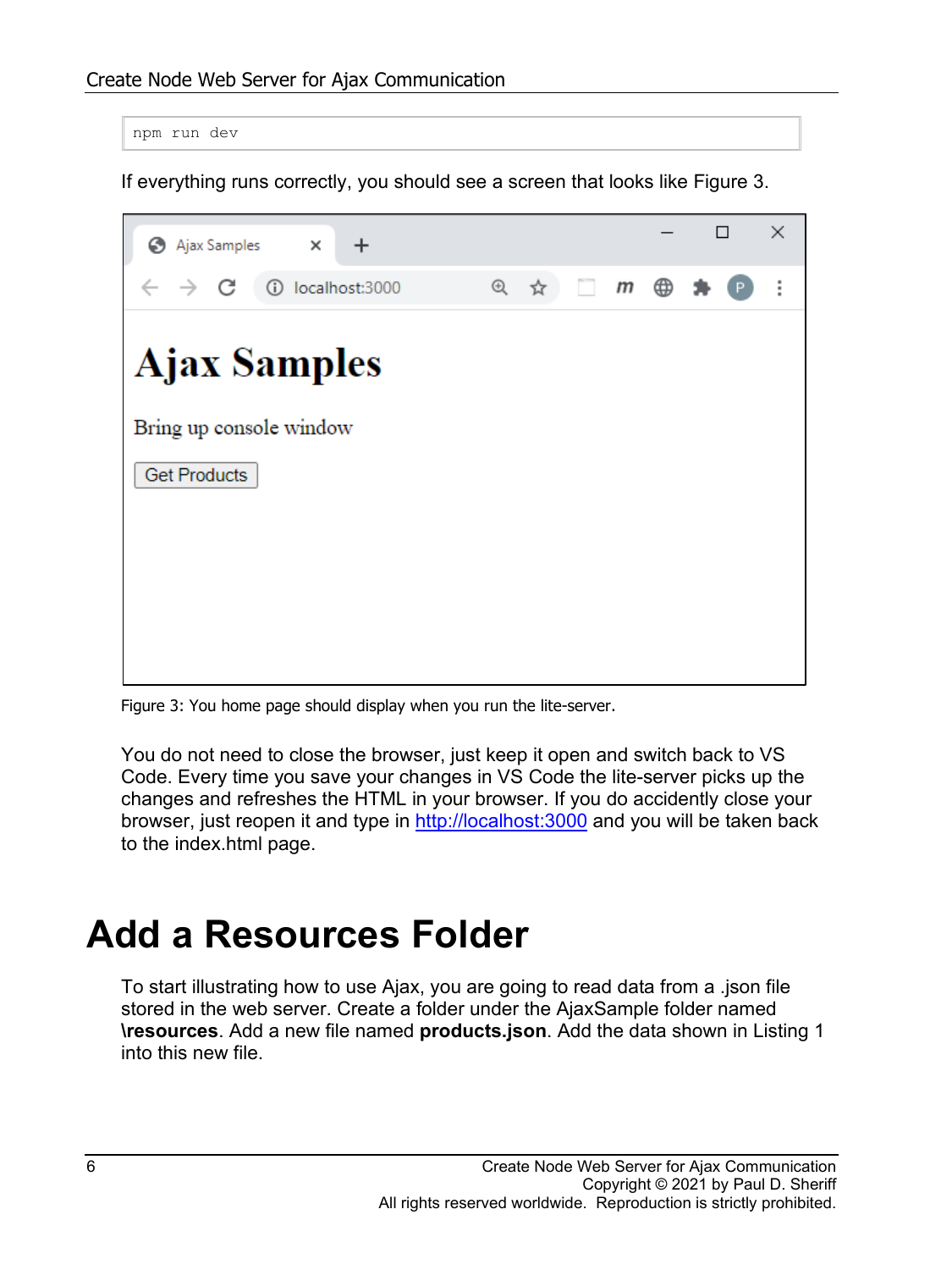```
\lbrack {
     "productID": 680,
     "name": "HL Road Frame - Black, 58",
     "productNumber": "FR-R92B-58",
     "color": "Black",
     "standardCost": 1059.31,
     "listPrice": 1431.50
   },
   {
     "productID": 707,
     "name": "Sport-100 Helmet, Red",
     "productNumber": "HL-U509-R",
     "color": "Red",
     "standardCost": 13.08,
     "listPrice": 34.99
   },
   {
     "productID": 709,
     "name": "Mountain Bike Socks, M",
     "productNumber": "SO-B909-M",
     "color": "White",
     "standardCost": 3.3963,
     "listPrice": 9.50
   },
   {
     "productID": 709,
     "name": "Mountain Bike Socks, M",
     "productNumber": "SO-B909-M",
     "color": "White",
     "standardCost": 3.3963,
     "listPrice": 9.50
   },
   {
     "productID": 712,
    "name": "AWC Logo Cap",
     "productNumber": "CA-1098",
     "color": "Multi",
     "standardCost": 6.9223,
     "listPrice": 8.99
   },
   {
     "productID": 821,
     "name": "Touring Front Wheel",
     "productNumber": "FW-T905",
     "color": "Black",
     "standardCost": 96.7964,
     "listPrice": 218.01
   }
]
```
<span id="page-6-0"></span>Listing 2: A JSON array of product objects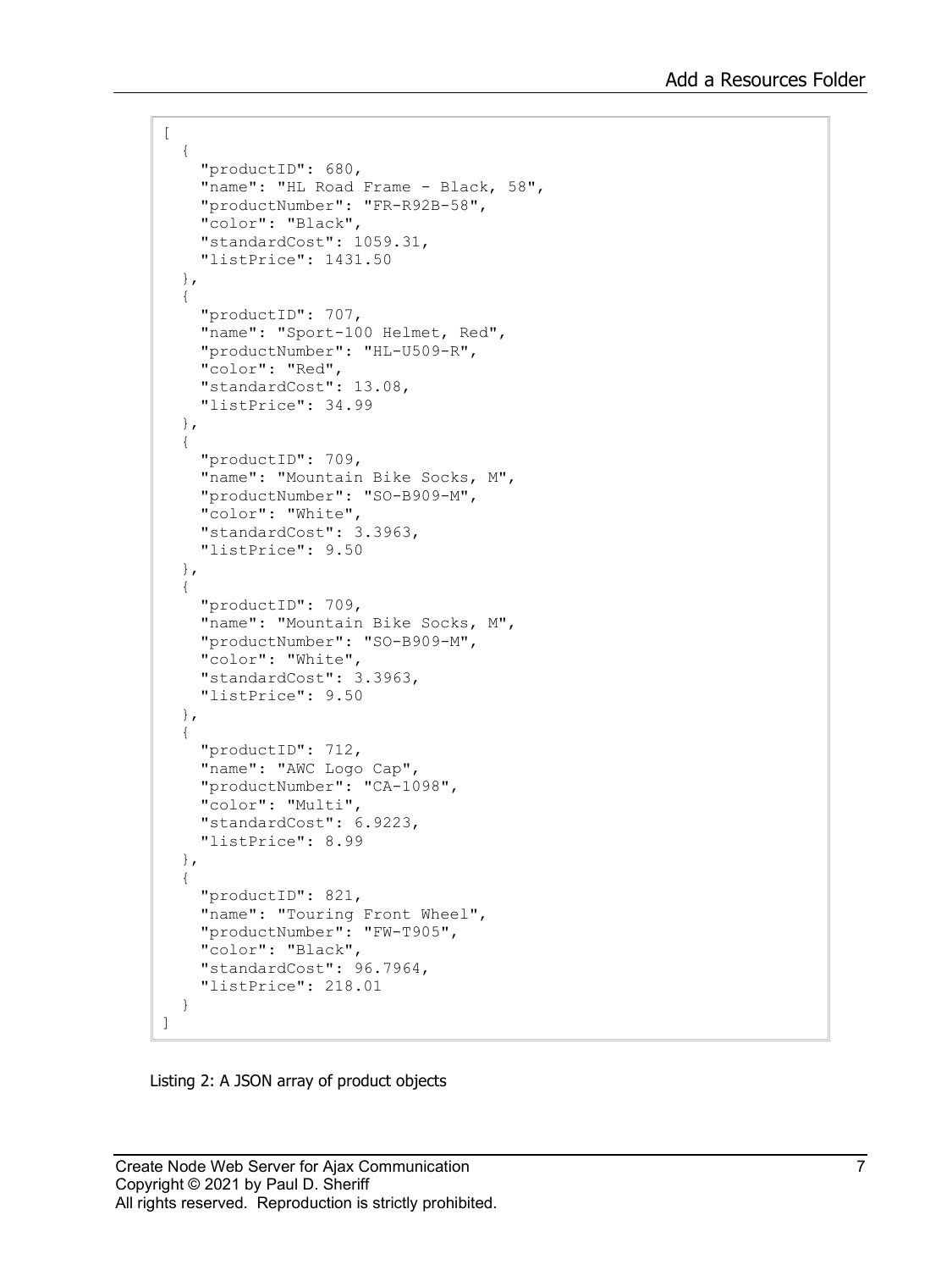# **Using XMLHttpRequest**

As mentioned earlier in this blog post, the most fundamental building block of Ajax is the XMLHttpRequest object. Let's now use this object to retrieve the products in the \resources\projects.json file in your web server. Open the **index.html** file and modify the empty get() function to look like the following code.

```
function get() {
 let req = new XMLHttpRequest();
   req.onreadystatechange = function () {
    console.log(this);
   };
  req.open("GET", URL);
   req.send();
}
```
The code above creates an instance of the XMLHttpRequest object that is built-in to your browser. It assigns a function to the **onreadystatechange** event that fires as the XMLHttpRequest object performs various operations and reports on the different states in the *readyState* property. The next line of code opens the XMLHttpRequest object and tells it the type of request it is performing and the URL on which to send the type of request. In this case you are performing a GET on the URL pointing to the /resources/products.json file. The final line of code; req.send(), sends an asynchronous request to the web server to retrieve the products.json file.

## **Try it Out**

Save the index.html file and the lite-server automatically updates the browser window. Open the Developer Tools console window in your browser (typically the F12 key). Click on the **Get Products** button and you should see something that looks like [Figure 4.](#page-8-0) Depending on the browser you use, the console window may look slightly different.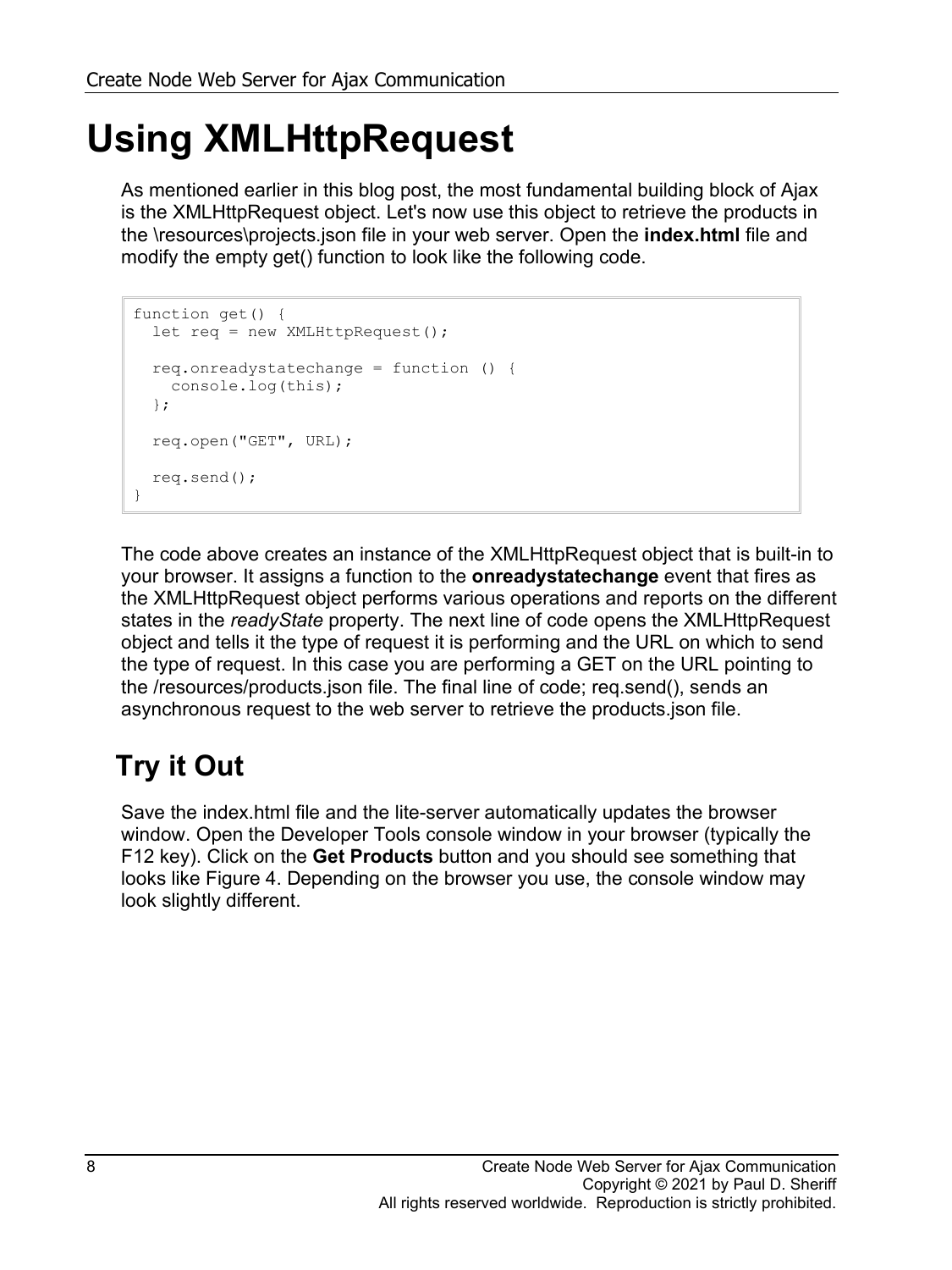| Ajax Samples<br>×<br>$\boldsymbol{+}$                                                                                                                      |                             |   | $\Box$ | $\times$ |  |  |  |  |  |
|------------------------------------------------------------------------------------------------------------------------------------------------------------|-----------------------------|---|--------|----------|--|--|--|--|--|
| $^{\circ}$<br>10 localhost:3000<br>$\overleftrightarrow{\mathbf{r}}$                                                                                       | G<br>m                      | ∰ |        |          |  |  |  |  |  |
| <b>Ajax Samples</b>                                                                                                                                        |                             |   |        |          |  |  |  |  |  |
| Bring up console window                                                                                                                                    |                             |   |        |          |  |  |  |  |  |
| <b>Get Products</b>                                                                                                                                        |                             |   |        |          |  |  |  |  |  |
| Elements Console Sources >><br>Lk                                                                                                                          |                             |   |        |          |  |  |  |  |  |
| $\mathbb{R}$<br>- 0<br>▼∣<br>top                                                                                                                           | <b>O</b> Filter Default lev |   |        |          |  |  |  |  |  |
| XMLHttpRequest {readyState: 1, timeout: 0, withCr<br>▶edentials: false, upload: XMLHttpRequestUpload, o<br>nreadystatechange: $f, $ }                      |                             |   |        |          |  |  |  |  |  |
| <u>(index):27</u><br>XMLHttpRequest {readyState: 2, timeout: 0, withCr<br>▶edentials: false, upload: XMLHttpRequestUpload, o<br>nreadystatechange: $f$ , } |                             |   |        |          |  |  |  |  |  |
| <u>(index):27</u><br>XMLHttpRequest {readyState: 3, timeout: 0, withCr<br>▶edentials: false, upload: XMLHttpRequestUpload, o<br>nreadystatechange: $f, $ } |                             |   |        |          |  |  |  |  |  |
| <u>(index):27</u><br>XMLHttpRequest {readyState: 4, timeout: 0, withCr<br>edentials: false, upload: XMLHttpRequestUpload, o<br>nreadystatechange: $f$ , }  |                             |   |        |          |  |  |  |  |  |
|                                                                                                                                                            |                             |   |        |          |  |  |  |  |  |

<span id="page-8-0"></span>Figure 4: Bring up the Developer Tools on your browser to see the results of your JavaScript.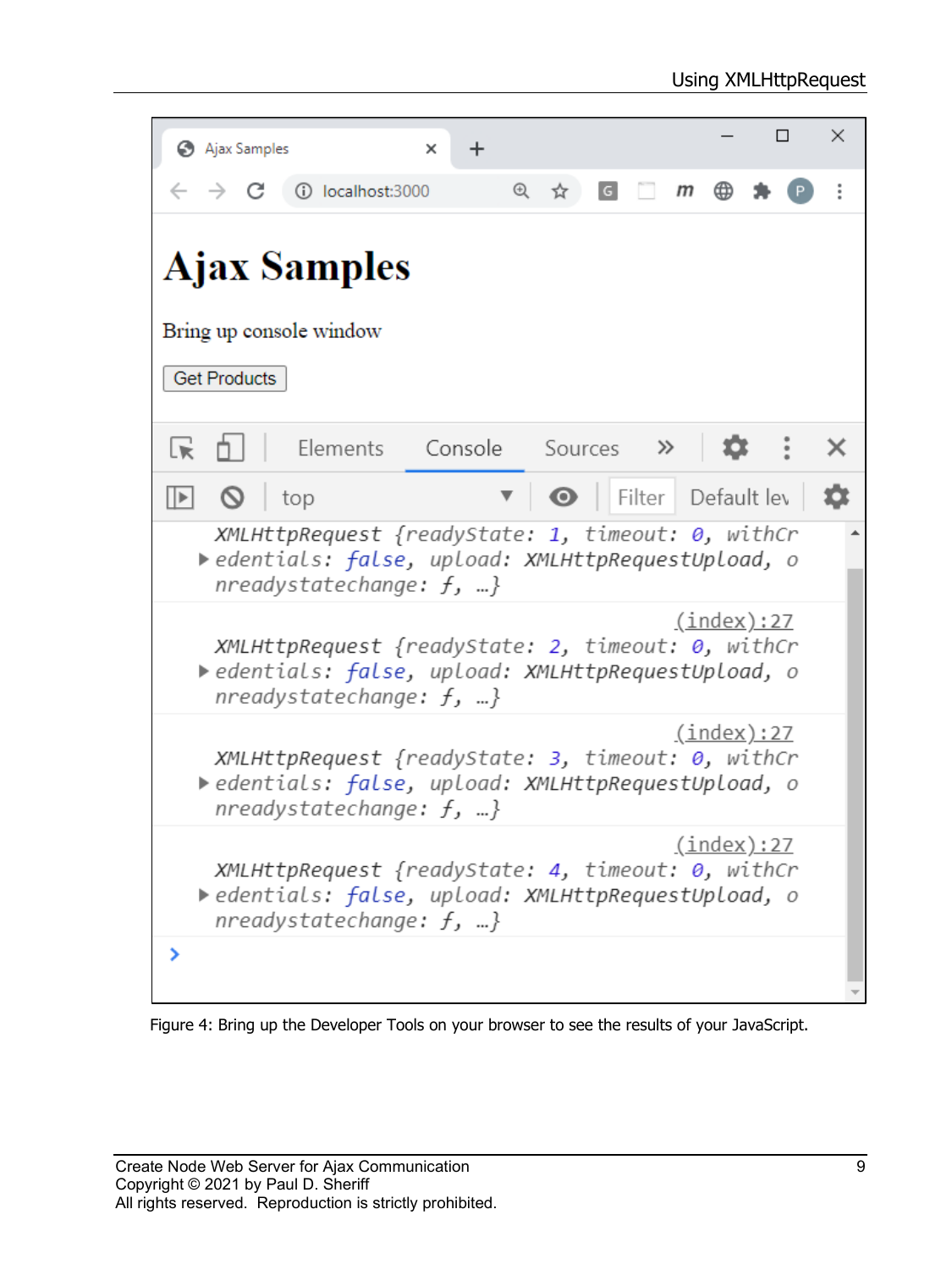#### **The XMLHttpRequest readyState Property**

As you can see from the developer tools console window you received four different states. As the XMLHttpRequest goes through retrieving the data, it sends some notifications that you are reporting in the function you assigned to the onreadystatechange event. An instance of the XMLHttpRequest object is assigned to 'this' within the onreadystatechange event. The *readyState* property on the object can have one of five different values.

- $0 =$  Unsent
- 1 = Opened
- 2 = Headers Received
- 3 = Loading
- $4 =$  Done

Once the readyState property is equal to the value 4, the call is complete. If the call is successful the data returned from the Ajax call is available in the *this.response* property. The *response* property returns an array of product objects that looks like the data shown in [Listing 1.](#page-6-0) If you want to just retrieve the array of product objects, and not each state, modify the get() function to look like the following:

```
function get() {
   let req = new XMLHttpRequest();
   req.onreadystatechange = function () {
    if (this.readyState === XMLHttpRequest.DONE &&
         this.status === 200) {
       console.log(this.response);
     }
   };
   req.open("GET", URL);
   req.send();
}
```
In the above code you check the value of the *readyState* property to see if it is equal to the constant DONE. You should also check the *status* property to see if the call was successful. A successful call should set the *status* property to a value between 200 and 399. A value of 400 and higher signifies an error occurred with the Ajax call.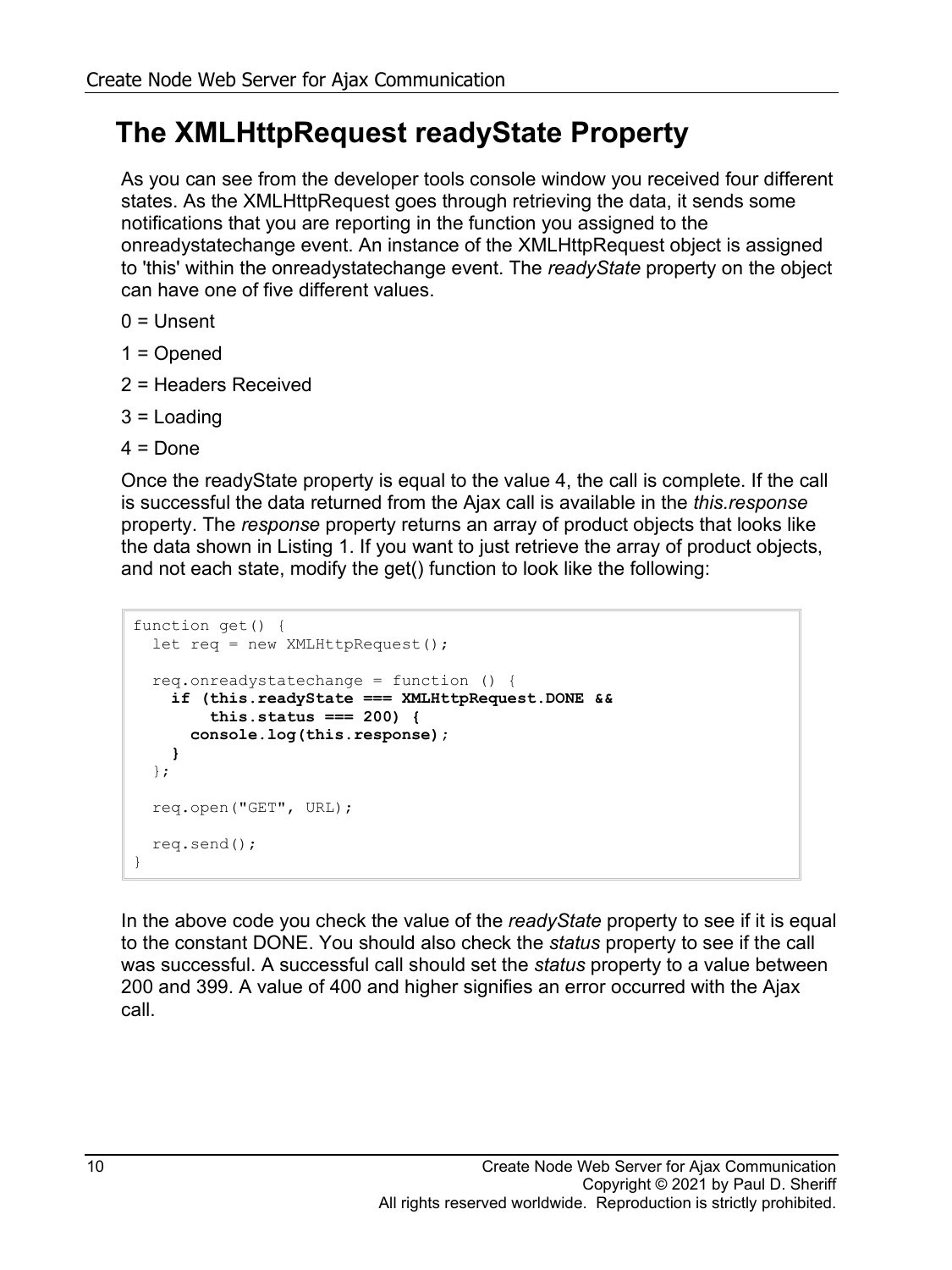#### **Add a displayResponse Function**

Instead of writing a bunch of console.log() statements within the onreadystatechange event function, create a function named displayResponse(). In this function you can then write any calls you want such as those shown below.

```
function displayResponse(resp) {
  console.log(resp);
  console.log("");
  console.log("responseText: " + resp.responseText);
 console.log("status: " + resp.status.toString());
   console.log("statusTest: " + resp.statusText);
}
```
Modify the get() function to call the displayResponse() function when the status is equal to 200.

```
function get() {
 let req = new XMLHttpRequest();
  req.onreadystatechange = function () {
     if (this.readyState === XMLHttpRequest.DONE &&
        this.status == 200 {
       displayResponse(this);
     }
  };
  req.open("GET", URL);
  req.send();
}
```
## **Try it Out**

Save all the changes within VS Code, then go back to your browser and click on the Get Products button again. In the console window you should see the product data, plus the additional status property values.

# **Get Product Data from JavaScript**

Leave the Web API project running and go back to the index.html page in your web server and modify the constant URL to look like the following.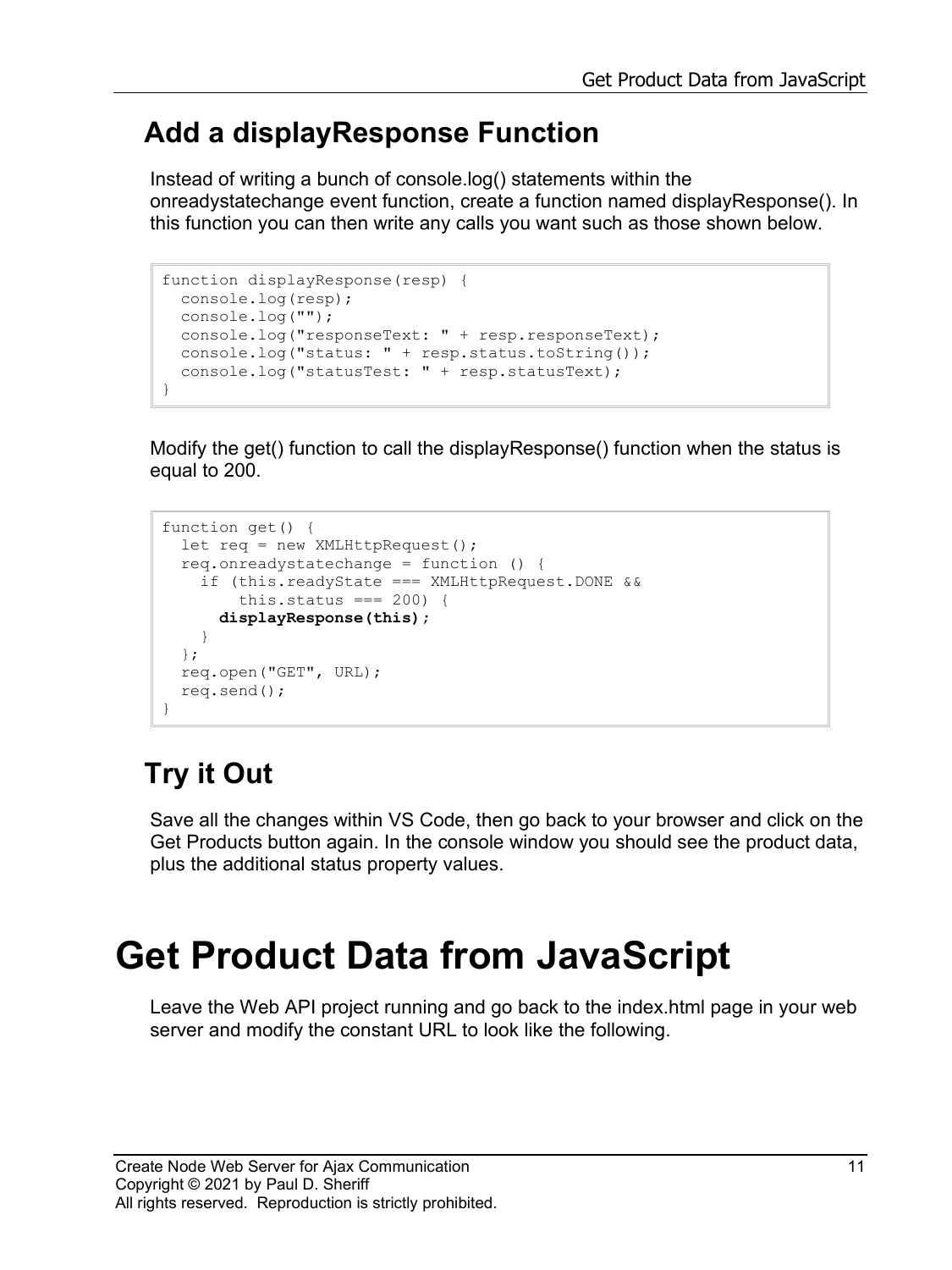```
const URL = "http://localhost:5000/api/product";
```
Save the changes to the index.html page and go to the browser. Click the Get Products button and in the console window you should now see product data retrieved from the Product table in the AdventureWorksLT database.

## **Add Web Form to Submit Product Data**

Let's now finish up the index.html page to allow you to enter Product data using a form. Look a [Figure 5](#page-11-0) to see what this page is going to look like.

| Ajax Samples                         | $\times$<br>$\boldsymbol{+}$ |     |                |  |   |   |                       | ×                        |  |  |  |
|--------------------------------------|------------------------------|-----|----------------|--|---|---|-----------------------|--------------------------|--|--|--|
| C<br>$\rightarrow$                   | 1 localhost:3000/samples     | 日 ☆ | G              |  | m | ⊕ |                       |                          |  |  |  |
| <b>Ajax Samples</b>                  |                              |     |                |  |   |   |                       |                          |  |  |  |
| Bring up console window              |                              |     |                |  |   |   |                       |                          |  |  |  |
| Product ID                           | 0                            |     |                |  |   |   |                       |                          |  |  |  |
| <b>Product Name</b>                  | A New Product                |     |                |  |   |   |                       |                          |  |  |  |
| Product Number                       | <b>NEW-999</b>               |     |                |  |   |   |                       |                          |  |  |  |
| Color                                | Red                          |     |                |  |   |   |                       |                          |  |  |  |
| Cost                                 | 10.00                        |     |                |  |   |   |                       |                          |  |  |  |
| Price                                | 25.00                        |     |                |  |   |   |                       |                          |  |  |  |
| Sell Start Date                      | 1/15/2021                    |     |                |  |   |   |                       |                          |  |  |  |
|                                      |                              |     |                |  |   |   |                       |                          |  |  |  |
| <b>Get Products</b><br>Get a Product | <b>Insert Product</b>        |     | Update Product |  |   |   | <b>Delete Product</b> | $\overline{\phantom{a}}$ |  |  |  |

<span id="page-11-0"></span>Figure 5: Add input fields for each product property to insert or update.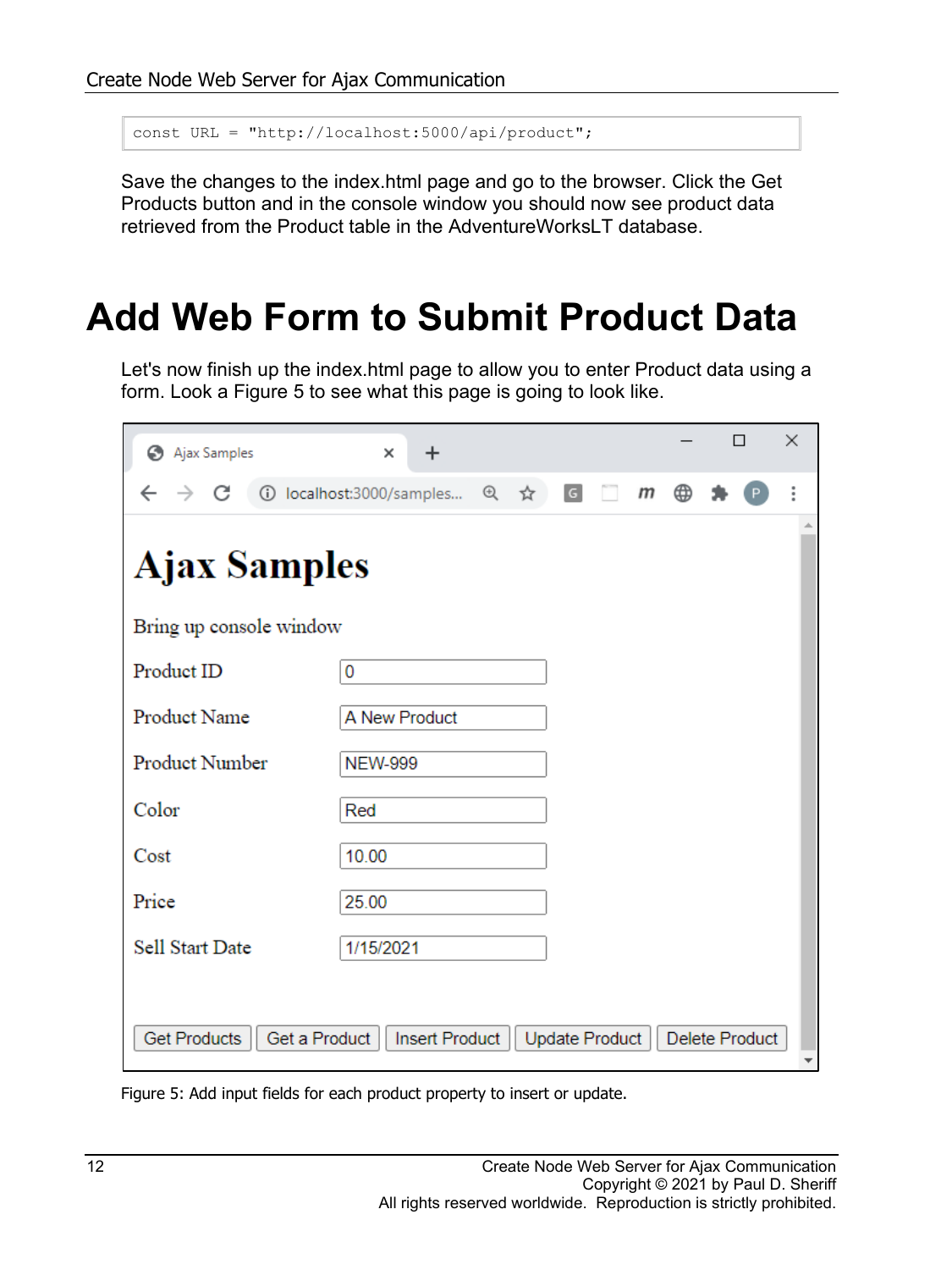#### **Add Some Global Styles**

Let's add just a few styles so the web form will look at least somewhat nice. Create a new folder named **\styles** in your \AjaxSample folder. Right mouse-click on the styles folder and add a new file named **site.css** in this folder. Add the code shown in [Listing 3](#page-12-0) to the .css file.

```
.row {
  margin-bottom: 1em;
}
form .row label {
  display: inline-block;
  min-width: 10em;
}
.infoMessage {
   font-weight: bold;
}
.errorMessage {
  font-weight: bold;
  background-color: red;
   color: white;
}
```
<span id="page-12-0"></span>Listing 3: Add some global styles to help make the form like nice.

### **Add a Product Form**

Open the index.html file and insert a  $\leq$ link $\geq$  tag within the  $\leq$ head $\geq$  tag to reference the site.css style sheet as shown in the code in bold below.

```
<head>
  <title>Ajax Samples</title>
  <link rel="stylesheet" type="text/css" href="/styles/site.css">
</head>
```
Delete the button within the  $\langle \text{body} \rangle$  but leave the  $\langle \text{h1} \rangle$  and the  $\langle \text{p} \rangle$  tags.

<button type="button" onclick="get();">Get Products</button>

Add the code shown in [Listing 4](#page-14-0) just below the  $\leq h1$  and the  $\leq p$  tag to your index page.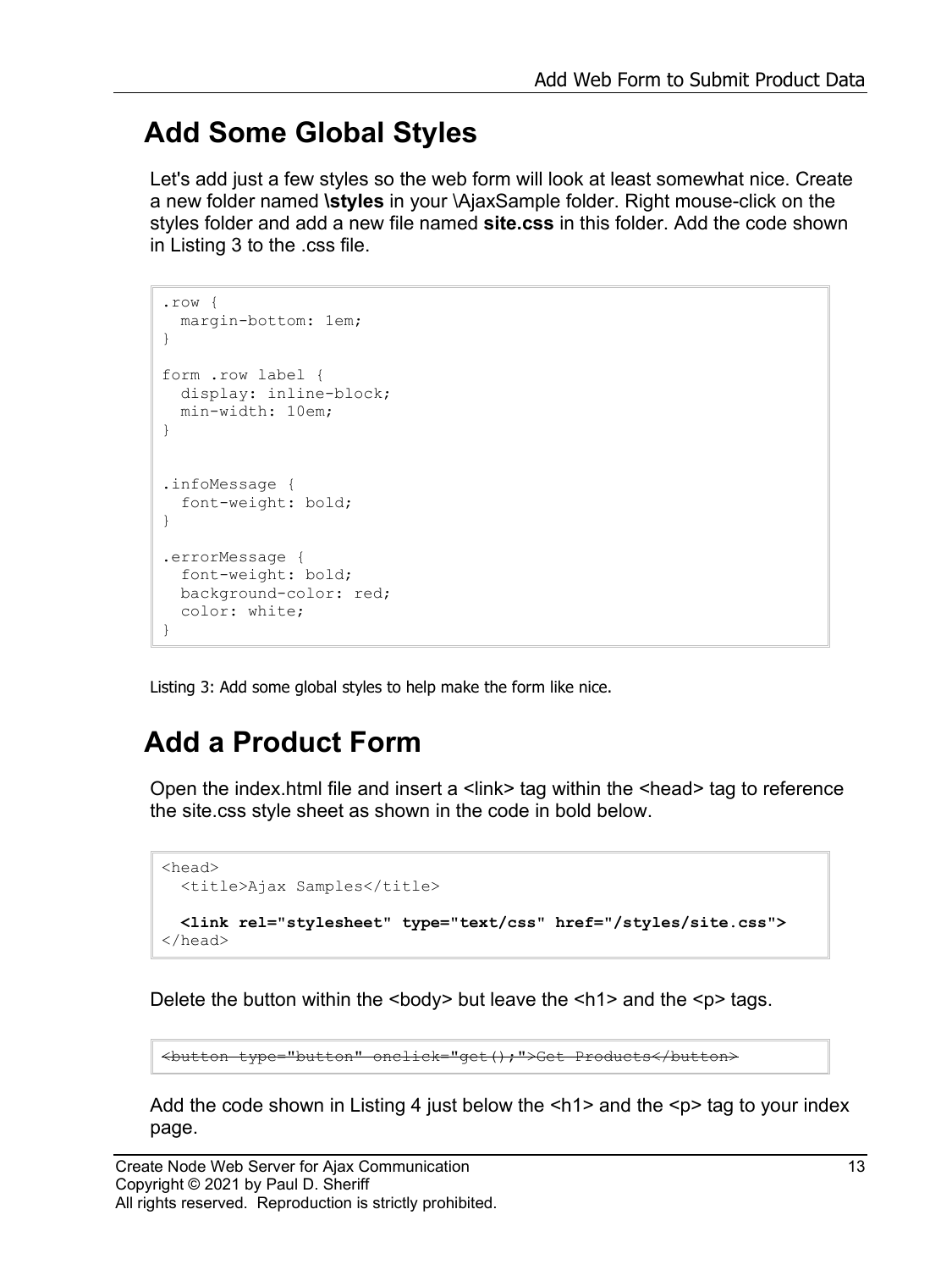```
<form>
  <div class="row">
     <label for="productID">Product ID</label>
     <input id="productID" name="productID"
            type="text" value="0" />
  \langle div\rangle <div class="row">
     <label for="name">Product Name</label>
     <input id="name" name="name" type="text" 
            value="A New Product" />
   </div>
   <div class="row">
     <label for="productNumber">Product Number</label>
     <input id="productNumber" name="productNumber"
            type="text" value="NEW-999" />
  \langle div>
   <div class="row">
     <label for="color">Color</label>
     <input id="color" name="color" type="text"
            value="Red" />
  \langle div\rangle <div class="row">
     <label for="standardCost">Cost</label>
     <input id="standardCost" name="standardCost"
            type="number" value="10.00" />
 \langle div>
   <div class="row">
     <label for="listPrice">Price</label>
     <input id="listPrice" name="listPrice"
            type="number" value="25.00" />
   </div>
  <div class="row">
     <label for="sellStartDate">Sell Start Date</label>
     <input id="sellStartDate" name="sellStartDate"
            type="text" value="1/15/2021" />
  \langle/div\rangle <div class="row">
     <label id="message" class="infoMessage"></label>
     <label id="error" class="errorMessage"></label>
   </div>
   <div class="row">
     <button type="button" onclick="get();">
       Get Products
     </button>
     <button type="button" onclick="getProduct();">
       Get a Product
     </button>
     <button type="button" onclick="insertProduct();">
       Insert Product
    \langle/button>
     <button type="button" onclick="updateProduct();">
       Update Product
     </button>
     <button type="button" onclick="deleteProduct();">
       Delete Product
     </button>
```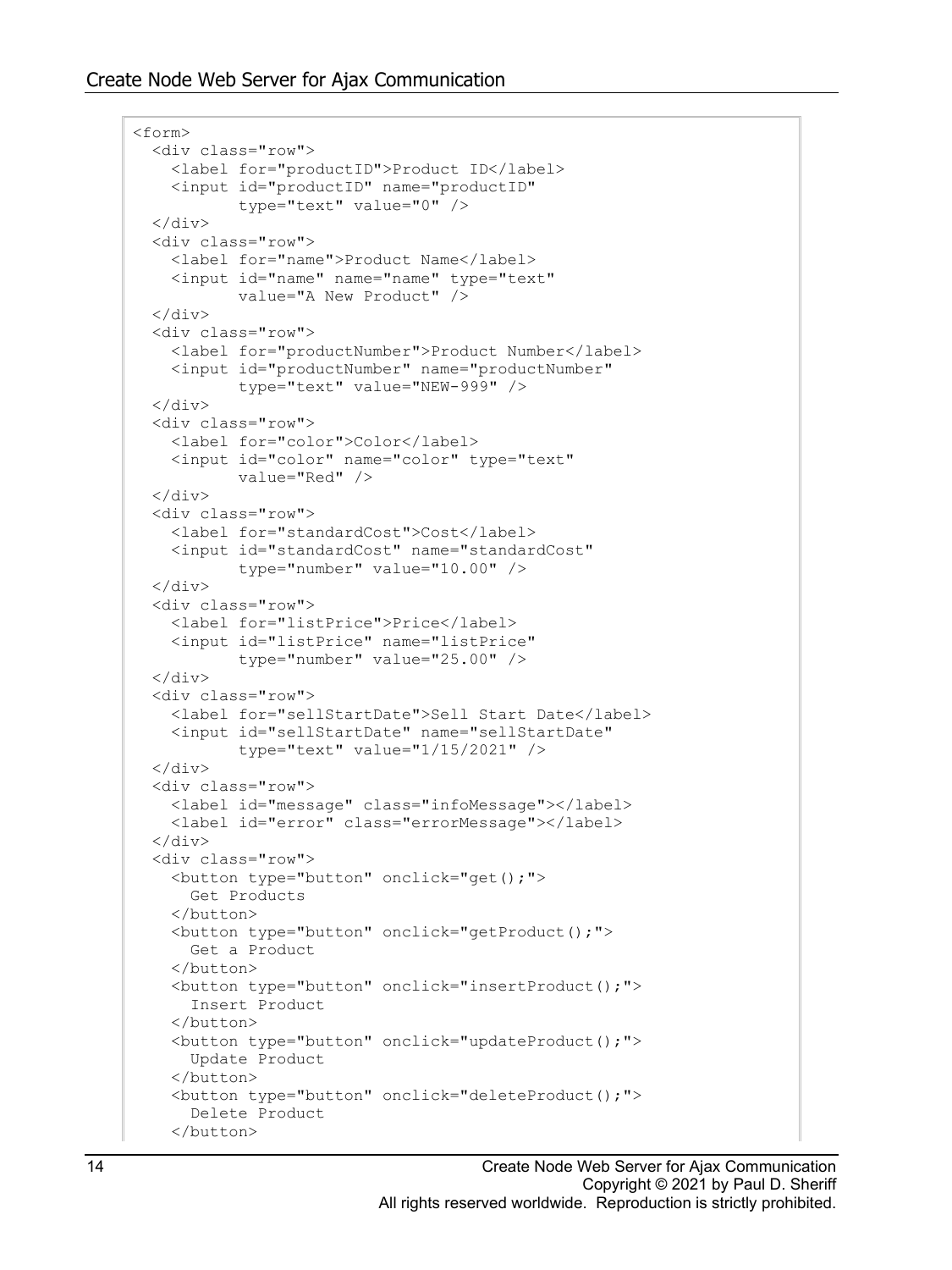$\langle$ /div $\rangle$ </form>

<span id="page-14-0"></span>Listing 4: Add a <form> tag and input fields to allow the user to input product data.

#### **Modify Script on Page**

You added more buttons in the index page, so you need to add functions to correspond to each button's click event. Modify the code in the <script> tag to look like [Listing 5.](#page-14-1)

```
<script>
  'use strict';
  const URL = "http://localhost:5000/api/product";
  function get() { 
    let req = new XMLHttpRequest();
     req.onreadystatechange = function () {
       if (this.readyState === XMLHttpRequest.DONE &&
          this.status == 200 {
         console.log(this.response);
         displayMessage("Products Retrieved");
       }
     };
     req.open("GET", URL);
     req.send();
   }
   function getProduct() { 
   }
   function insertProduct() { 
   }
   function updateProduct() { 
   }
   function deleteProduct() { 
 }
</script>
```
<span id="page-14-1"></span>Listing 5: Add CRUD functions to product page.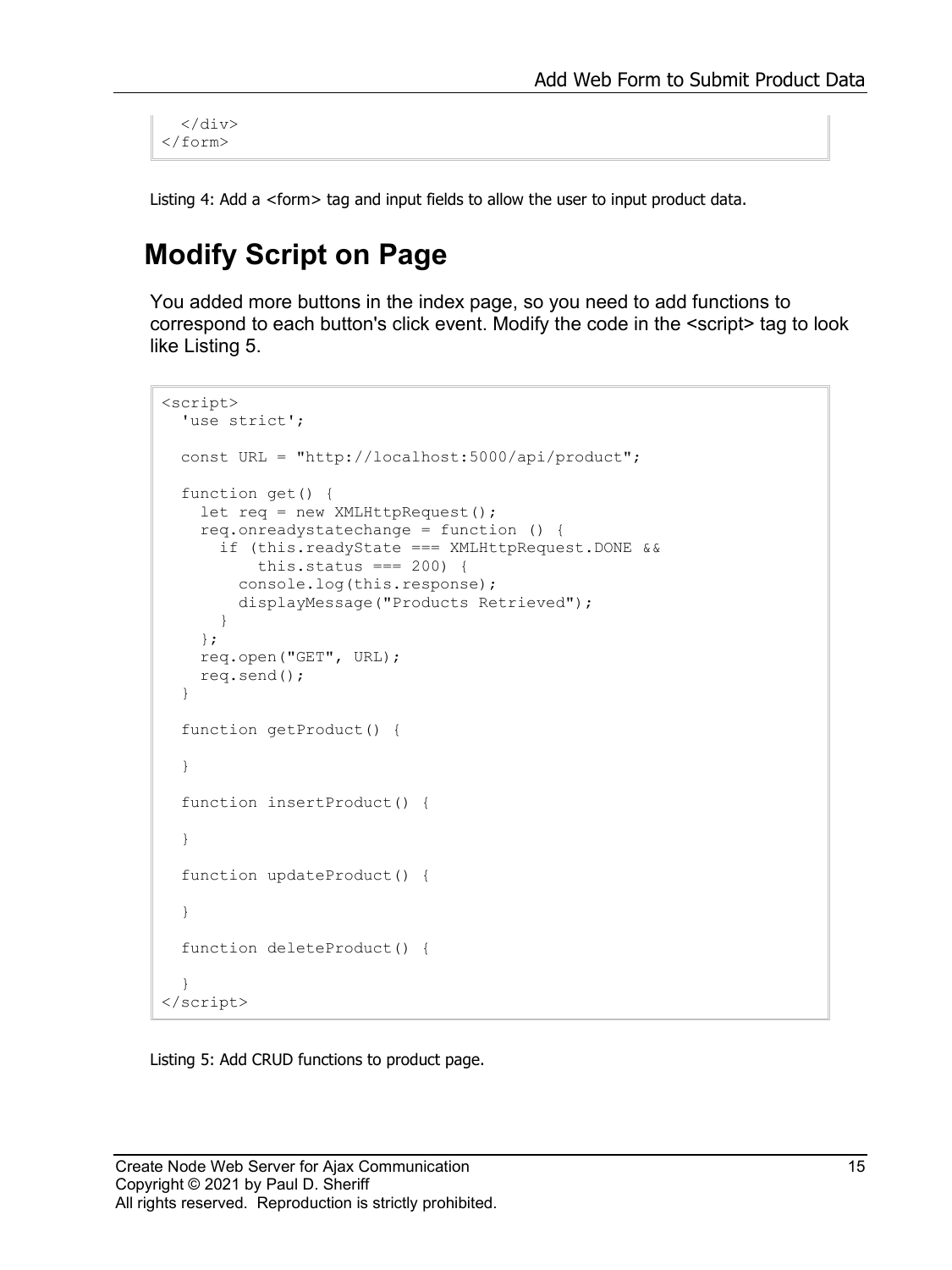## **Add Helper Functions into Scripts Folder**

As with most applications, you are going to have some generic functions that you can reuse on many web pages. To make them easy to reuse create a ajaxcommon.js file into which you may place these functions. You then put this file into a folder that you can reference from any page(s) that need them. Create a **\scripts** folder in your project and create a **ajax-common.js** file. Into this file create three functions; getValue(), setValue() and handleAjaxError().

## **Add getValue() Helper Function**

Each time you want to retrieve data from an input field using JavaScript you use the document.getElementById("productID").value for example. This is a lot of typing for each field, so add a simple helper function within the ajax-common.js file to perform this service for us.

```
function getValue(id) {
  return document.getElementById(id).value;
}
```
## **Add setValue() Helper Function**

To place data into an input field using JavaScript you use the code document.getElementById("productID").value = "data". This is a lot of typing for each field, so add a simple helper function within the ajax-common.js file to perform this service for us.

```
function setValue(id, value) {
  document.getElementById(id).value = value;
}
```
#### <span id="page-15-0"></span>**Add displayMessage() Helper Function**

In the <form> you added to the index page is a <label> with an id of *message* where you can display informational messages to the user. Create a function named displayMessage() in the ajax-common.js file to which you can pass a message to display as shown in the following code.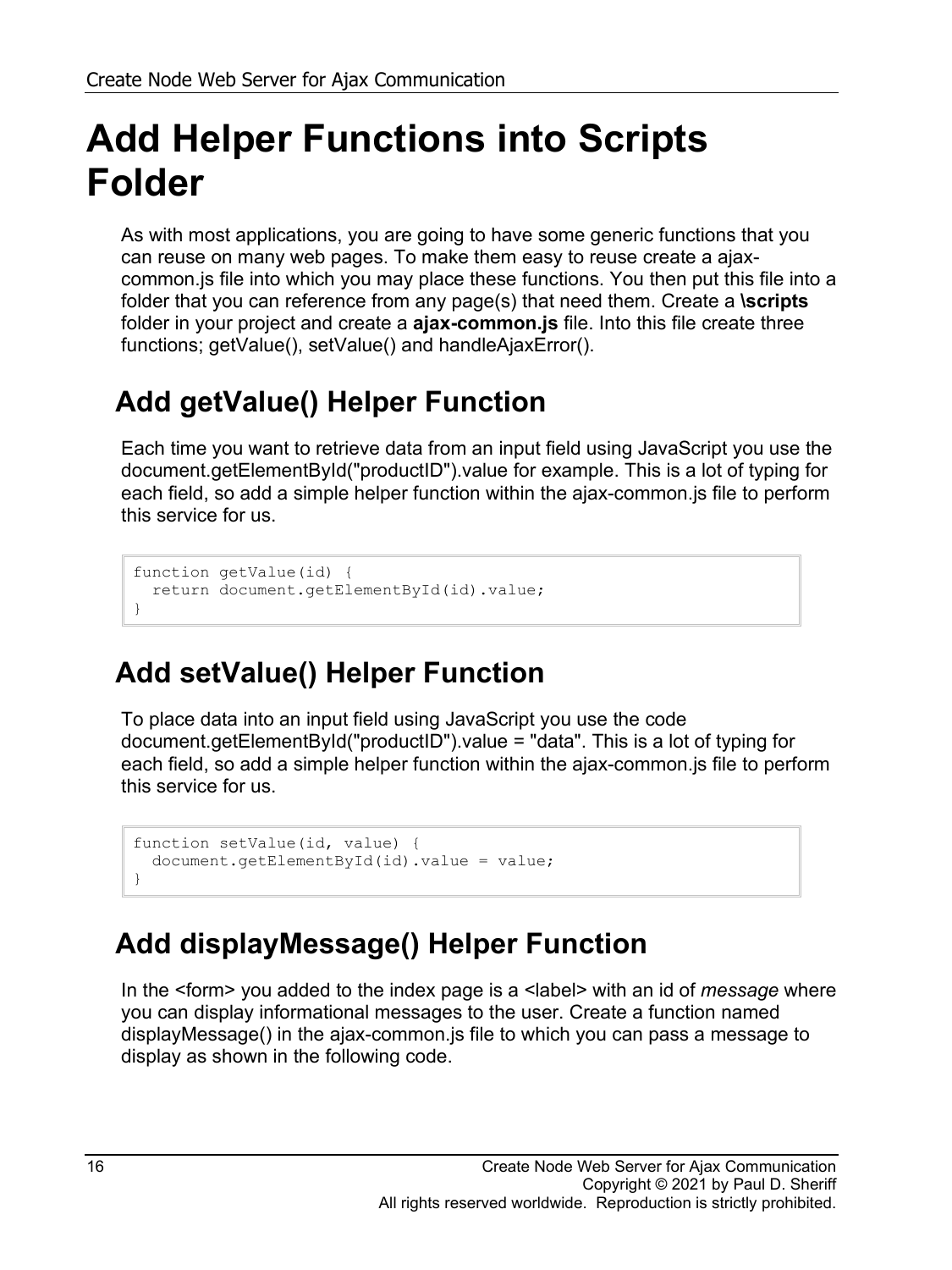```
function displayMessage(msg) {
  document.getElementById("message").innerHTML = msg;
}
```
#### **Add displayError() Helper Function**

In the <form> you added to the index page is a <label> with an id of *error* where you can display error information to the user. Create a function named displayError () in the ajax-common.js file to which you can pass an error object to display as shown in the following code.

```
function displayError(error) {
  document.getElementById("error").innerHTML =
    JSON.stringify(error);
}
```
#### **Add handleAjaxError() Helper Function**

Ajax errors can generally be handled by a common piece of code as shown in [Listing 6.](#page-15-0) Add this function into the ajax-common.js file. Don't worry about what it does for now, you learn more about this function in a later blog post.

```
function handleAjaxError(error) {
  displayError(error);
  switch (error.status) {
    case 404:
      console.log(error.responseText);
      break;
     case 500:
      console.log(error.responseText);
      break;
     default:
      console.log(error);
      break;
   }
}
```
Listing 6: Create a common error handler for Ajax errors.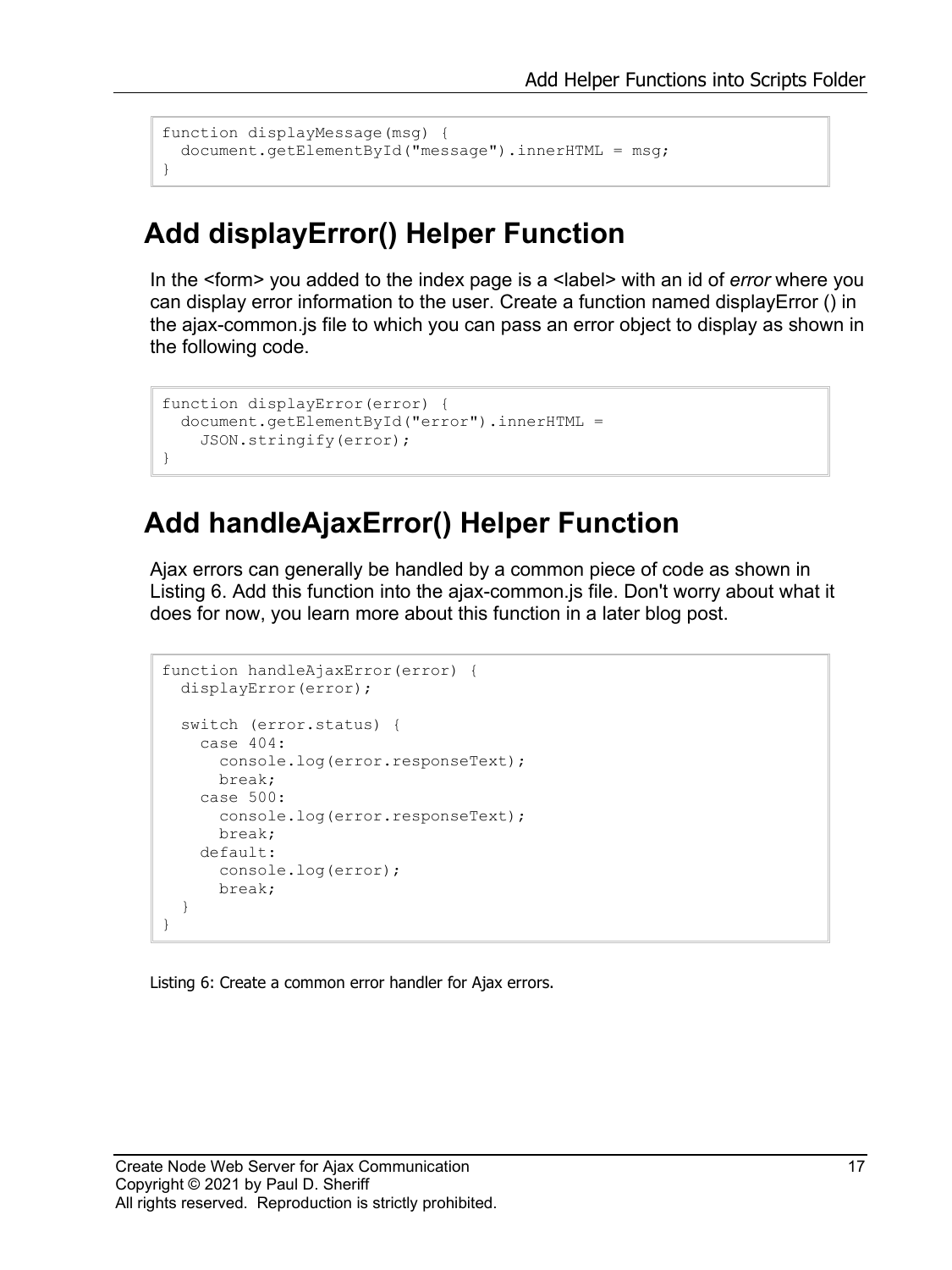## **Add Product Helper Functions**

Just like you have common functions for any page, you are going to have some functions that just deal with the product data. Add a file into the \scripts folder named **product.js**. Add three functions into this file named getFromInput(), setInput() and clearInput().

### **Add getFromInput() Helper Function**

Create a method called getFromInput() to create a product object. This product object should have the exact same property names as the C# entity class you created in the Web API project. The property names can be camel-case because you added the code in the Startup class to convert the names from camel-case to pascal case.

```
function getFromInput() {
  return {
    "productID": getValue("productID"),
    "name": getValue("name"),
    "productNumber": getValue("productNumber"),
     "color": getValue("color"),
     "standardCost": getValue("standardCost"),
     "listPrice": getValue("listPrice"),
     "sellStartDate": new Date(getValue("sellStartDate"))
  };
}
```
## **Add setInput() Helper Function**

When a product is returned from the Web API, you need to place each property in the product class into each input field. Create a function called setInput() in the product.js file to perform this operation.

```
function setInput(product) {
 setValue("productID", product.productID);
 setValue("name", product.name);
 setValue("productNumber", product.productNumber);
  setValue("color", product.color);
 setValue("standardCost", product.standardCost);
 setValue("listPrice", product.listPrice);
 setValue("sellStartDate", product.sellStartDate);
}
```